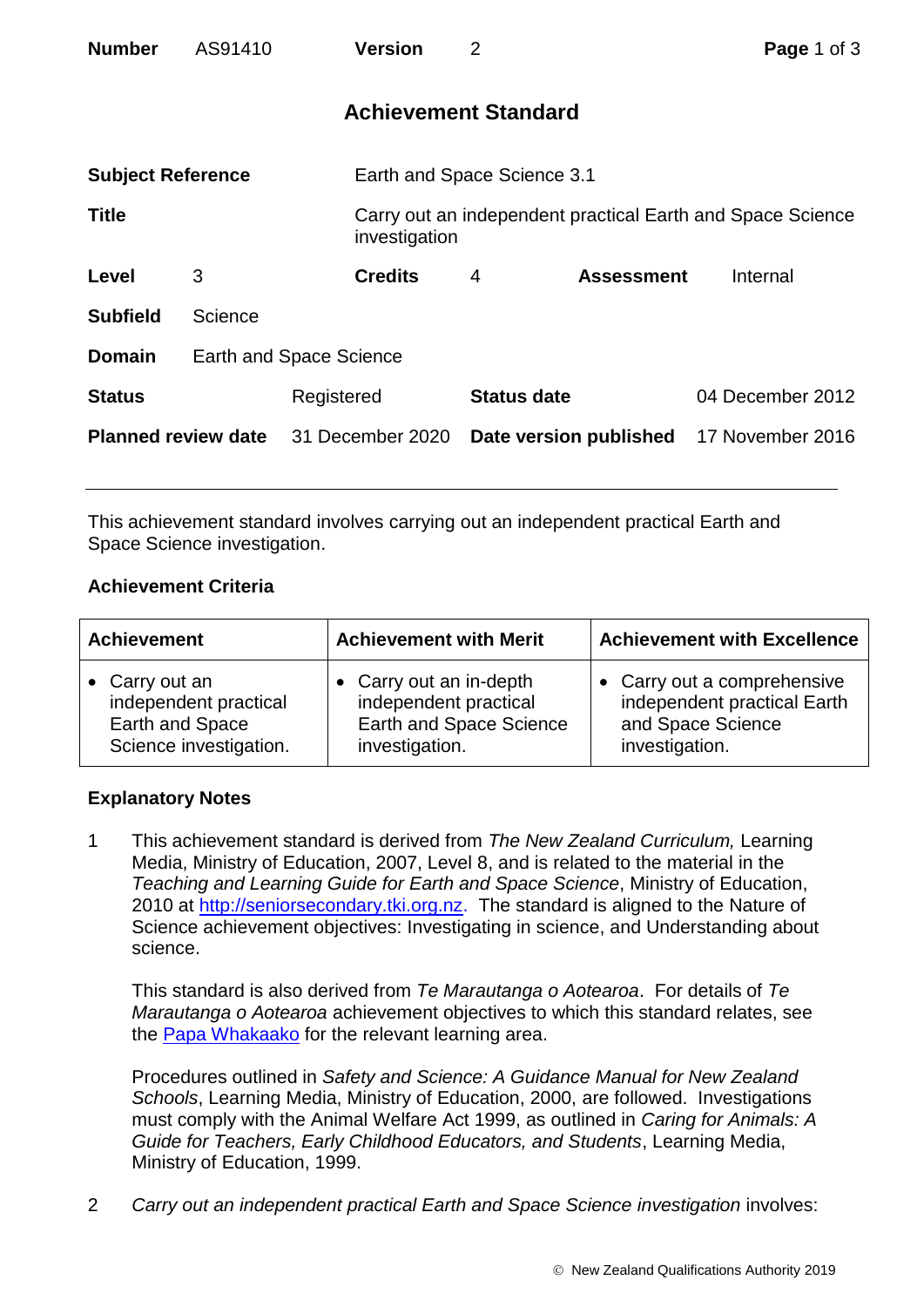- stating a purpose for the investigation
- developing a method that includes:
	- $-$  the valid range for key variables
	- how key variables are measured
	- $-$  the management of other variables
	- $-$  the control of potential sources of error
	- $-$  the management of sampling bias
	- $-$  the reliable collection of raw data
- collecting valid raw data consistent with the chosen method
- recording and processing raw data relevant to the purpose
- interpreting the processed data to draw a conclusion related to the purpose of the investigation
- explaining how the Earth and Space Science links to the investigation
- explaining how the investigation method allowed for reliable data to be collected
- reporting on the investigation.

*Carry out an in-depth independent practical Earth and Space Science investigation* involves:

- confirming or refining the initial method to improve the validity and reliability of collected data by the:
	- valid measurement of the key variables
	- valid management of other variables
- interpreting the processed data to draw a valid conclusion related to the purpose of the investigation
- explaining in depth how the Earth and Space Science links to the investigation
- explaining in depth how the investigation method allowed for valid and reliable data to be collected.

*Carry out a comprehensive independent practical Earth and Space Science investigation* involves:

- justifying how the investigation method supports the collection of valid and reliable data
- evaluating the investigation with respect to the relevant Earth and Space Science.
- 3 *Independent investigation* refers to a student initiated investigation.
- 4 Conditions of Assessment related to this achievement standard can be found at [http://ncea.tki.org.nz/.](http://ncea.tki.org.nz/)

## **Replacement Information**

This achievement standard replaced AS90727.